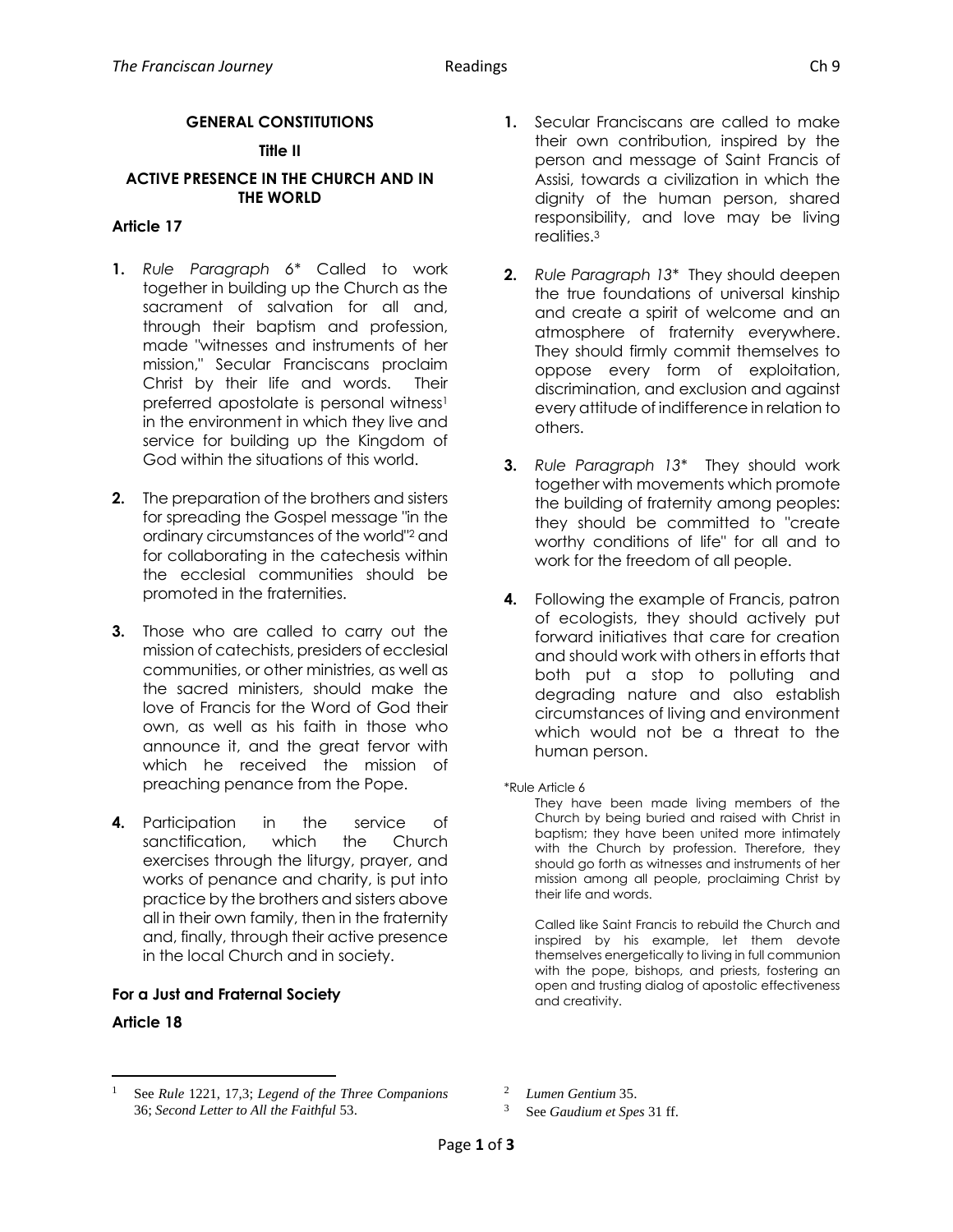As the Father sees in every person the features of his Son, the firstborn of many brothers and sisters, so the Secular Franciscans with a gentle and courteous spirit accept all people as a gift of the Lord and an image of Christ.

A sense of community will make them joyful and ready to place themselves on an equal basis with all people, especially with the lowly for whom they shall strive to create conditions of life worthy of people redeemed by Christ.

#### *The Remembrance of the Desire of a Soul* **Francis of Assisi - The Founder** Page 259

#### *Chapter XV* THE DISCERNMENT OF SAINT FRANCIS

<sup>22</sup> One night while all were sleeping, one of his flock cried out: "Brothers! I'm dying! I'm dying of hunger!" At once that extraordinary shepherd got up, and hurried to treat the sick lamb with the right medicine. He ordered them to set the table, although filled with everyday fare. Since there was no wine—as often happened—they made do with water. Francis started eating first. Then, he invited the rest of the brothers to do the same, for charity's sake, so their brother would not be embarrassed.

Once *they had taken their food in the fear of the Lord,* so that nothing would be lacking in this act of charity, the father wove for his sons a long parable about the virtue of discernment. He ordered them to *season*  with salt every sacrifice to God. Ly 2:13 With concern he reminded them that in offering *service to God each one should consider his own strength.* Jn 16:12

He insisted that it was just as much a sin to deprive the body without discernment of what it really needed as, prompted by gluttony, to offer it too much. And he added: "Dear brothers, realize that, what I just did by eating was not my own choice, but an exception, demanded by fraternal charity. Let the charity, not the food, be an example for you, for the latter feeds the belly while the former feeds the spirit."

*The Minor Legend of St. Francis – Sixth Lesson* **Francis of Assisi – The Founder** Vol II Pg 696-7 **Sixth Lesson**

#### **Through the love of the most sublime poverty,** the man of God prospered and grew rich in holy simplicity. Although he certainly possessed nothing of his own in this world, he seemed to possess all good things in the very Author of this world. With the steady gaze of a dove, that is, the simple application and pure consideration of the mind, he referred all things to the supreme Artisan and recognized, loved, and praised their Maker in all things. It came to pass, by a heavenly gift of kindness, that he possessed all things in God and God in all things. **In consideration of the primal origin of all things, he would call all creatures, however** insignificant, **by the names of brother and sister** since they come forth with him from the one source. **He embraced** those, however, **more tenderly and passionately, who portray by a natural likeness the gracious gentleness of Christ**  and exemplify it in the Scriptures. It came to pass by a supernatural influx of **power** that the **nature of brute animals** was moved in some gracious **manner** toward him. Even inanimate things obeyed his command, as if this same holy *man,* so *simple and upright,* had already returned to the state *of innocence.* Jb 2:3

## **SCRIPTURE REFLECTION Hosea 14:1-9**

<sup>1</sup>Samaria has become guilty, for she has rebelled against her God. They shall fall by the sword, their infants shall be dashed to pieces, their pregnant women shall be ripped open.

## **Sincere Conversion and New Life**

<sup>2</sup>Return, Israel, to the LORD, your God; you have stumbled because of your iniquity.

<sup>3</sup>Take with you words, and return to the LORD;